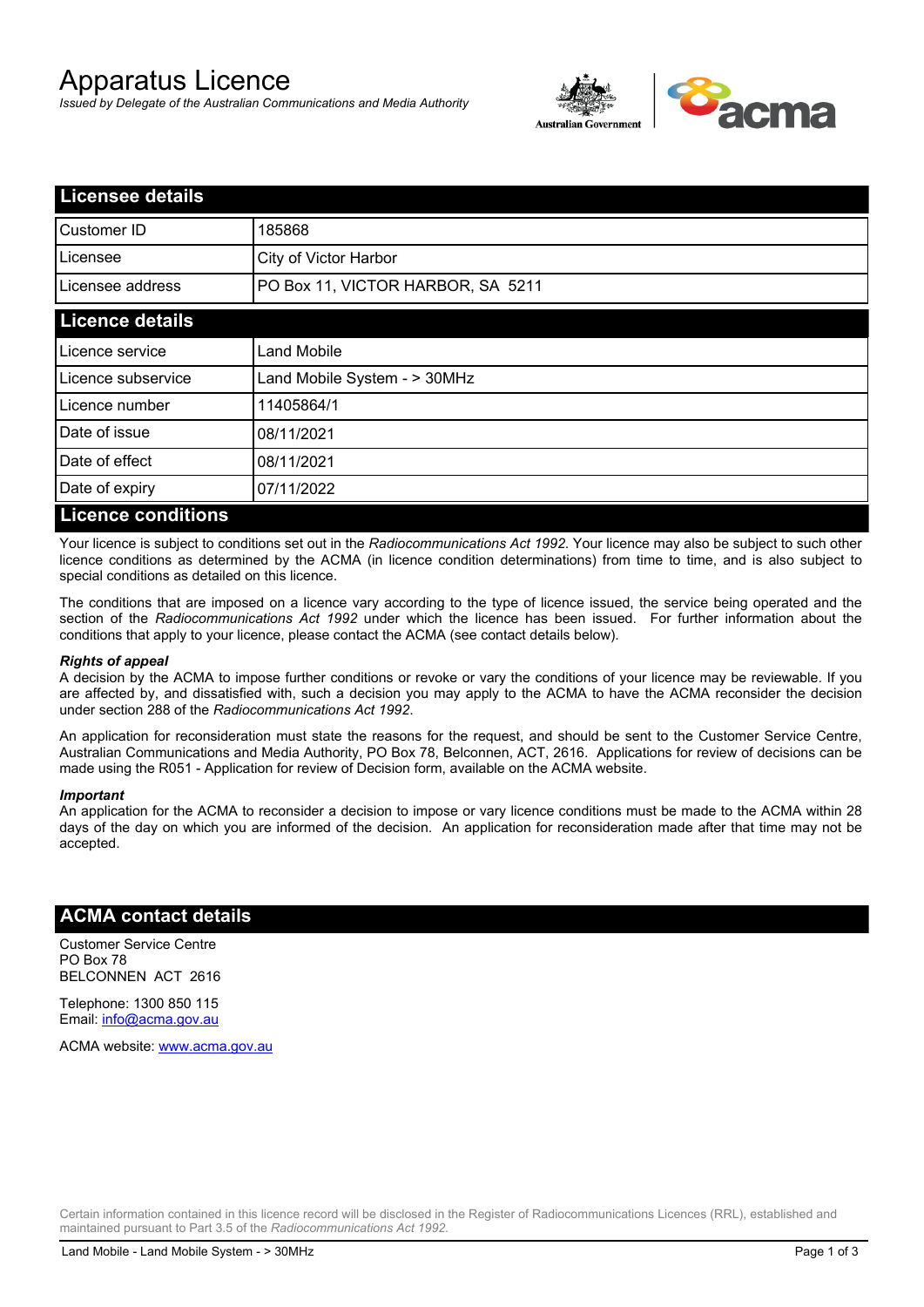# **Advisory Notes applying to licence no.: 11405864/1**

Conditions applicable to the operation of Land Mobile System station(s) authorised under this licence can be found in the Radiocommunications Licence Conditions (Apparatus Licence) Determination and the Radiocommunications Licence Conditions (Land Mobile Licence) Determination. Copies of these determinations are available from the ACMA and from the ACMA home page (www.acma.gov.au).